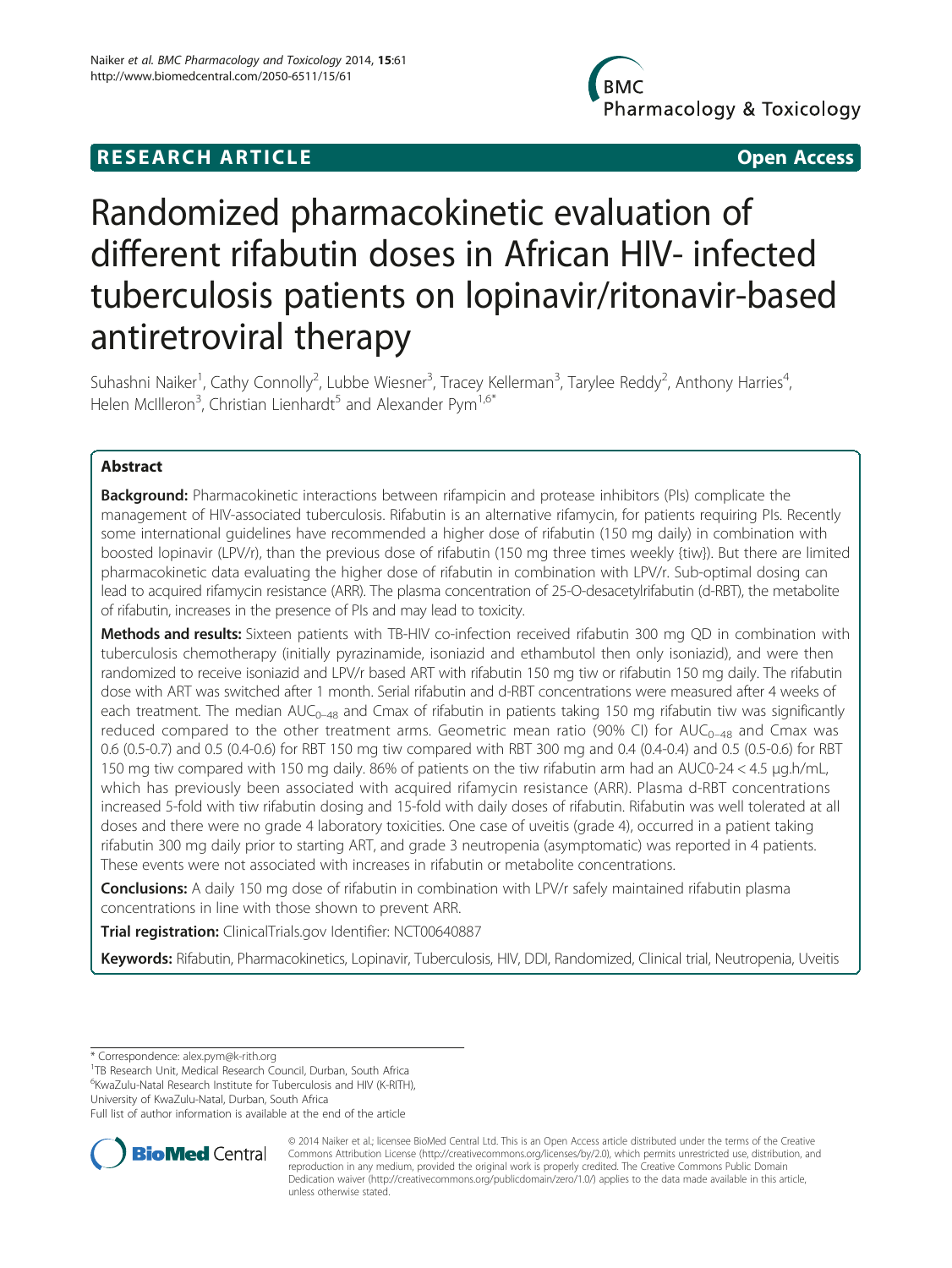## Background

Treating HIV associated tuberculosis remains a formidable challenge. In 2014, 13% of the 9 million incident cases of tuberculosis, and 25% of deaths from tuberculosis were in HIV-infected patients [\[1](#page-8-0)]. Combining efavirenz-based first-line antiretroviral therapy (ART) with rifampicin based tuberculosis chemotherapy significantly reduces mortality in these patients [\[2](#page-8-0)-[4\]](#page-8-0) and is safe and efficacious. However, as public sector ART expands in developing countries, an increasing number of patients are developing virological failure and require second-line ART with protease inhibitors [[5,6\]](#page-8-0). Combining rifampicin and protease inhibitor-based second-line ART is problematic as rifampicin significantly reduces the bioavailability and increases the clearance of protease inhibitors by accelerating their metabolism via induction of cytochrome 3A4 (CYP3A4) enzymes. Increasing the dose of the protease inhibitor or co-administering higher doses of a CYP3A4 inhibitor to ameliorate this adverse drugdrug interaction have been thwarted by hepatotoxicity and other problems with tolerability [\[7,8\]](#page-8-0).

Rifabutin, a less potent inducer of CYP3A4 [[9,10\]](#page-8-0), is recommended at 300 mg daily as prophylaxis and treatment of Mycobacterium avium complex (MAC) and for the treatment of drug susceptible tuberculosis. Plasma concentrations of rifabutin are increased in the presence of protease inhibitors [[11\]](#page-8-0) therefore dose adjustments are recommended when rifabutin is combined with a protease inhibitor. Some recent guidelines recommend dosing rifabutin 150 mg daily (QD) in combination with a ritonavir-boosted protease inhibitor [[12](#page-8-0)], but others still recommend 150 mg three time weekly (tiw) [\[13](#page-9-0)]. These differences in guidelines are due to the limited pharmacokinetic studies comparing the 2 dosing regimens of rifabutin and persisting concerns about the tolerability and toxicity of using higher doses of rifabutin [[14](#page-9-0)]. Previous reports suggested that less frequent dosing at 150 mg in HIV-positive tuberculosis patients can result in inadequate rifamycin concentrations [[15,16\]](#page-9-0), relapse [[17](#page-9-0)] and acquired rifamycin resistance (ARR) [[18](#page-9-0)]. Patients with rifabutin  $AUC_{0-24}$  < 4.5 µg.h/mL were identified as at the highest risk of ARR. The optimum pharmacokinetic parameter associated with treatment efficacy is unknown.

Elimination of rifabutin is primarily by metabolism via various routes, with deacetylation to d-RBT considered the most important. The d-RBT metabolite is known to have antibacterial activity [\[19\]](#page-9-0) but may also contribute to toxicity, and is thought to be metabolized further in the liver by CYP 3A4. The present study was therefore undertaken to compare the bioavailability of rifabutin and d-RBT after two different dosing regimens of rifabutin (150 mg tiw and 150 mg daily) in combination with ritonavir boosted lopinavir (LPV/r), the protease inhibitor most commonly used to treat HIV infection in South Africa.

## **Methods**

## Study design

An open-label, randomized, three-period, crossover drug interaction study was undertaken to investigate the pharmacokinetics of rifabutin with and without PI-based ART (Figure [1\)](#page-2-0). The secondary objective was to assess the tolerability and safety of rifabutin and LPV/r. The Biomedical Research Ethics Committees of the Universities of Kwa-Zulu Natal and Cape Town, and the Ethics Committee of the International Union against Tuberculosis and Lung Disease (Paris) and the South African Medicines Control Council approved the study. The trial registration number was [NCT00640887](http://www.clinicaltrials.gov/NCT00640887) [\(https://clinical](https://clinicaltrials.gov/)[trials.gov/\)](https://clinicaltrials.gov/).

#### Recruitment

Patients were recruited from local tuberculosis clinics in Kwa-Zulu Natal, South Africa. The study ran from February 2009 until October 2010. All patients provided written informed consent. Eligibility requirements were a diagnosis of pulmonary tuberculosis confirmed by microscopy or culture, HIV infection with CD4 lymphocyte count ≥50 and ≤200 cells/mm<sup>3</sup>, weight ≥50 kg or a BMI ≥18, a Karnofsky score Q ≥80% and no grade 3 or 4 clinical or laboratory findings according to DAIDS tables [[20\]](#page-9-0). The CD4 restrictions for this study were a reflection of the South African guidelines for the initiation of ART in TB patients at the time the study was conducted [\[21](#page-9-0)]. Patients with CD4 counts below 50 were recommended to initiate therapy immediately whereas those with CD4 count between 50 and 200 were initiated at 2 months of TB therapy.

Only patients who completed and adhered to 6 weeks of standard intensive phase chemotherapy and had not received ART therapy in the preceding three months were enrolled. Patients with a previous tuberculosis episode within three years prior to the current episode, a history of prior treatment for MDR tuberculosis, concomitant opportunistic infection requiring additional antimicrobial treatment, a formal contraindication to any trial medication, diabetes mellitus requiring treatment, recreational drug or alcohol abuse, mental illness, total neutrophil count <1200 cells/L, hemoglobin <6.8 g/dL, or liver function tests > grade 2, pregnancy or lactating women were excluded.

## Treatments under study

At enrollment, six weeks after starting standard tuberculosis chemotherapy, rifampicin was switched to rifabutin 300 mg daily (Figure [1](#page-2-0)). After two weeks of rifabutin, pyrazinamide and ethambutol were stopped and patients continued with daily doses of rifabutin 300 mg in combination with isoniazid 300 mg. After two more weeks, the first pharmacokinetic evaluation (PK1) was carried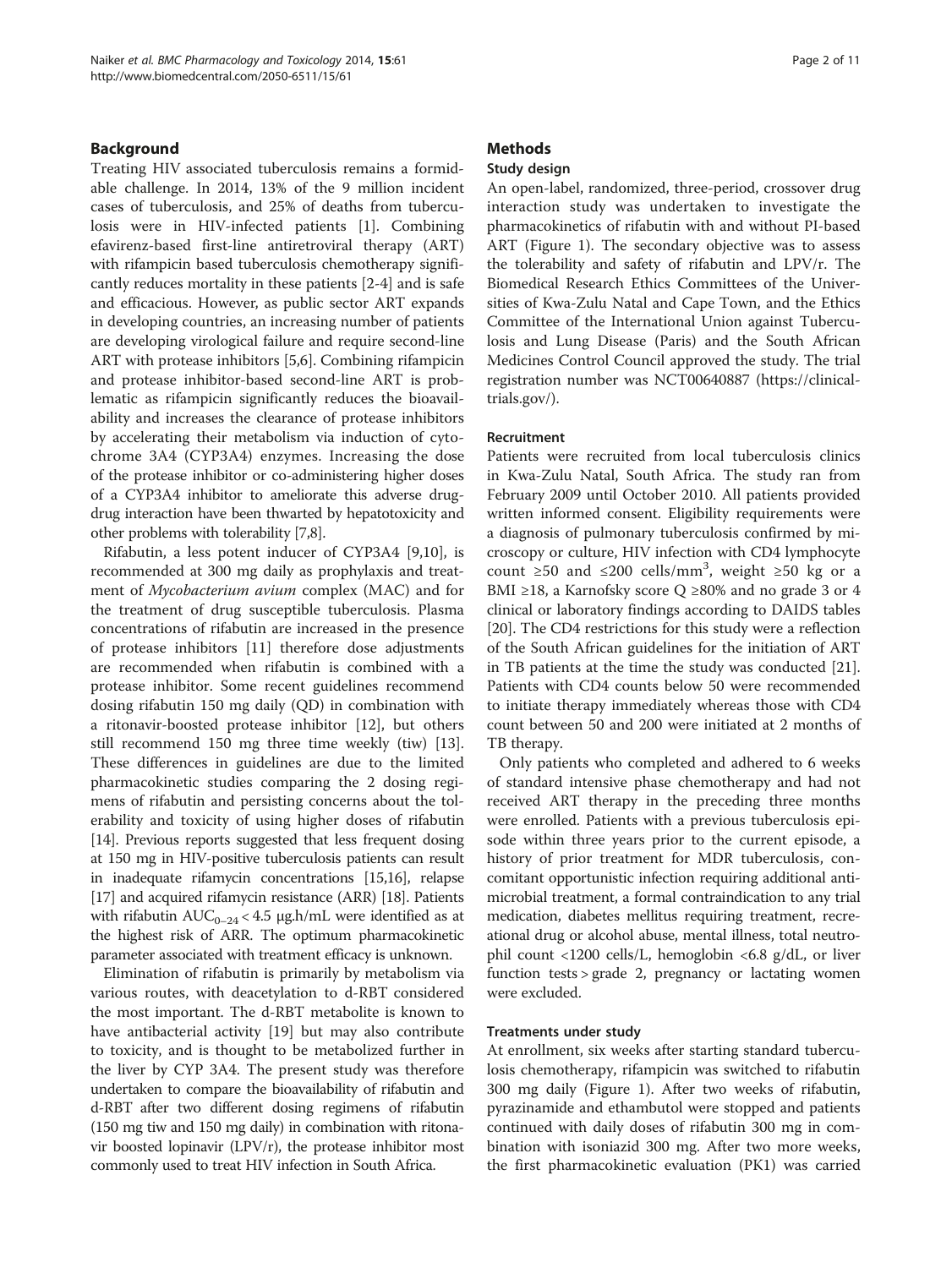<span id="page-2-0"></span>

out and patients were randomized to one of two different rifabutin dose sequences together with daily doses of isoniazid and ART comprising LPV/r (400/100 mg) plus lamivudine (150 mg bd) and stavudine (30 mg bd). Half the patients received rifabutin 150 mg tiw for 4 weeks before being switched to rifabutin 150 mg daily after a second pharmacokinetic evaluation (PK2). A third pharmacokinetic evaluation (PK3) took place after 4 weeks and they remained on this dose of rifabutin until completion of tuberculosis treatment. Half the patients received the two rifabutin doses in a reverse sequence.

Physical examinations and laboratory investigations were done at screening, after 1 month of rifabutin (trial day 28 – PK1), after 1 month of ART and rifabutin (trial day 56 – PK2), after 2 months of ART and rifabutin (trial day 84 – PK2) and 2 weeks before the end of TB treatment (trial day 112) as shown in Figure 1. Upon completion of the trial, patients were referred to local antiretroviral clinics for further management. Pfizer (South Africa) supplied the rifabutin (Mycobutin®) 150 mg capsules and the new film-coated tablet formulation of LPV/r, Aluvia® was purchased from Abbott Laboratories (USA).

#### Sample size

Based on the  $AUC_{0-24}$  for rifabutin determined in previous studies, it was estimated that a sample size of 12 participants had a power of 80% to detect a 20% difference between the mean  $AUC_{0-24}$  for rifabutin with and without ART. The sample size was calculated on the assumption that 16 enrolled participants would result in a minimum of 12 evaluable subjects. The additional 4 patients in each arm were recruited as it was thought that there may be drop out of patients before completing 3 full pharmacokinetic visits.

#### Pharmacokinetic sampling

All patients were admitted before each pharmacokinetic occasion and were fasted from midnight. A standard hospital breakfast (oats with 2 slices of toast and tea) was served 2 h after drug ingestion. Blood draws were done at 0, 2, 3, 4, 5, 6, 8, 12, 24 and 48 h after drug ingestion. The samples were placed on ice immediately and centrifuged at 3000 rpm at 4°C for 10 minutes. Separated plasma was stored immediately at −70°C until batch analysis.

#### Drug analyses

Rifabutin and d-RBT were analyzed with a validated LC/ MS/MS assay [[14](#page-9-0)]. Rifaximin was used as internal standard at a concentration of 100 ng/ml. Gradient chromatography was performed on a Phenomenex, Luna 5 μm PFP (2), 100 A, 50 mm  $\times$  2 mm analytical column, using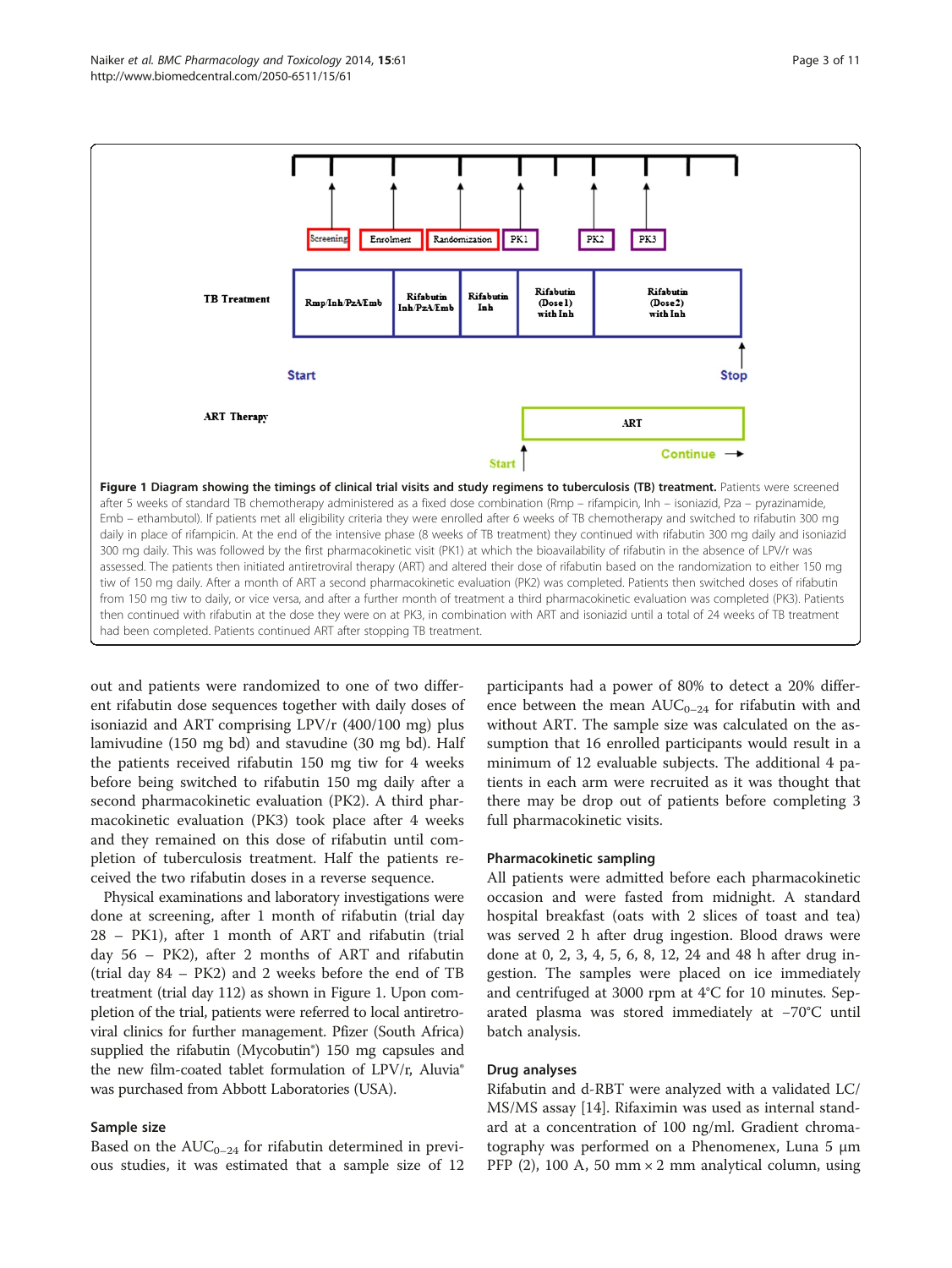acetonitrile and 0.1% formic acid as mobile phase, and a flow rate of 500 μl/min. An AB Sciex API 3200 mass spectrometer monitored protonated ions at m/z 847.4 to the product ions at m/z 95.1 for rifabutin, at m/z 805.4 to the product ions at m/z 95.1 for d-RBT, and at m/z 786.3 to the product ions m/z 151.1 for rifaximin. Rifabutin and d-RBT accuracies were between 99.1% and 109.0% during inter-batch validation. The co-efficient of variation during inter-batch validation was less than 9.2%. The calibration range for rifabutin was between 3.91 ng/ml and 1000 ng/ml, and for d-RBT between 0.780 ng/ml and 200 ng/ml. The intra- and inter-batch accuracy statistics of the rifabutin and d-RBT assay validation were between 93.3% and 111.5%, and between 99.1% and 109%. The co-efficient of variation was less than 13.8%.

Plasma lopinavir concentrations were quantified by a validated LCMS/MS method previously described by Chi et al. [\[22\]](#page-9-0). The calibration curve was linear over the range from 0.05 to 20 mg/L. Samples with a concentration of >20 mg/L, were diluted and re-analyzed. Any sample below the LLQ was reported as 0.5 X LLQ for analysis. The intra- and inter-batch accuracy statistics of the lopinavir assay validation were between 95.0% and 96.4%, and between 96.2% and 99.1%. The coefficient of variation (%CV) was less than 3.9%.

#### Pharmacokinetic analysis

The main pharmacokinetic measures for rifabutin, d-RBT and lopinavir were derived by non-compartmental analysis using Stata (StataCorp. 2009. Stata Statistical Software: Release 11. College Station, TX: StataCorp LP). The peak concentration ( $C_{\text{max}}$ ), and time to  $C_{\text{max}}$  ( $T_{\text{max}}$ ) were obtained directly from concentration-time profiles. Drug concentrations at the end of a dosing interval are reported as  $C_{\text{min}}$  and pre-dose concentrations as  $C_0$ . The steady-state AUC from time 0 h to the last quantifiable sample at 24 h  $(AUC_{0-24})$  or 48 h  $(AUC_{0-48})$  for rifabutin and 12 h  $(AUC_{0-12})$  for LPV/r were calculated by the linear trapezoidal method. The apparent total oral clearance of rifabutin from plasma at steady state (CL/F) was calculated by dose/AUC.

## Statistics

For statistical analysis, the  $AUC_{0-24}$  was log-transformed. A linear mixed model with two doses (high and low), day (2 and 3), the sequence of the doses, log  $AUC_{0-24}$  and id nested within sequence was used. As there was no significant effect of sequencing of the doses (whether the patients received the tiw dose before the daily dose of rifabutin or vice versa), the two corresponding doses from each arm were pooled for further analysis. A paired t-test was used to compare the  $AUC_{0-24}$  for the 150 mg daily dose with that for 150 mg tiw and 300 mg daily doses. An  $AUC_{0-48}$ 

was derived for the 150 mg daily and 300 mg daily doses by doubling the  $AUC_{0-24}$ . This was compared with the  $AUC_{0-48}$  for the 150 mg tiw dose using a paired t-test. The dosing interval is 48 hours for the tiw dose for 2 of 3 doses.

To calculate geometric mean ratios (GMR) for AUC, log means and 90% confidence limits were back transformed and presented in their original units as geometric means. Geometric mean ratios for the AUC of rifabutin: 150 mg daily with LPV/r / 300 mg daily, and 150 mg tiw with LPV/300 mg daily, respectively, were computed. A P-value < 0.05 was considered significant. Inter-patient variability was measured by co-efficient of variation (%CV) that was calculated as  $\{100 \text{ X (e (var est) -1)}^{1/2}\}\$ . Baseline and final log viral loads and CD4<sup>+</sup> counts were compared using paired t-tests.

## Results

## Patient demographics

Sixteen patients received LPV/r therapy with rifabutin. Two patients were prematurely withdrawn from the study and were therefore not evaluable for pharmacokinetic analysis, one due to uveitis and another due to noncompliance with trial medication. All patients were Black South Africans and (64%) were male. All patients had not previously received any antiretroviral therapy. The evaluable subjects' mean (SD) age was 31.5 (5.8) years, weight was 59.9 (9.7) kg, height was 160 (7.7) cm, BMI was 23.3 (2.6), Karnofsky score Q was 100% (100) and CD4+ lymphocyte count was 150.9 (12.1) cells/mm<sup>3</sup>.

## Rifabutin and 25-O-desacetylrifabutin pharmacokinetic analysis

The main pharmacokinetic parameters for rifabutin and d-RBT are summarized in Table [1](#page-4-0) and shown graphically in Figures [2](#page-5-0) and [3.](#page-5-0) The  $AUC_{0-24}$  of rifabutin 150 mg daily with LPV/r was significantly higher when compared to the  $AUC_{0-24}$  of rifabutin 300 mg daily in the absence of LPV/r (p = 0.004). In contrast, the  $AUC_{0-48}$  of rifabutin 150 mg tiw with LPV/r was significantly lower than the  $AUC_{0-48}$  of rifabutin 300 mg daily (p = 0.0001). These differences were large as demonstrated by the GMR (Table [2\)](#page-6-0). The GMR (90% CI) for  $AUC_{0-48}$  was 0.6 (0.5-0.7) and 0.5 (0.4-0.6) for rifabutin 150 mg tiw compared with rifabutin 300 mg. For the comparison of the 150 mg daily dose of rifabutin with the 300 mg dose the GMR of the  $AUC_{0-24}$  was 1.6 (1.4-1.9). Wide interpatient variability was observed in rifabutin AUC for all three doses (Table [2](#page-6-0)). The %CV was 24% for the 300 mg dose, 46% for rifabutin 150 mg daily plus LPV/r and 52% for rifabutin 150 mg tiw plus LPV/r.

The  $C_{\text{max}}$  of rifabutin 150 mg tiw with LPV/r was also significantly lower when compared to the 150 mg daily dose with LPV/r ( $P = 0.01$ ) and the 300 mg daily dose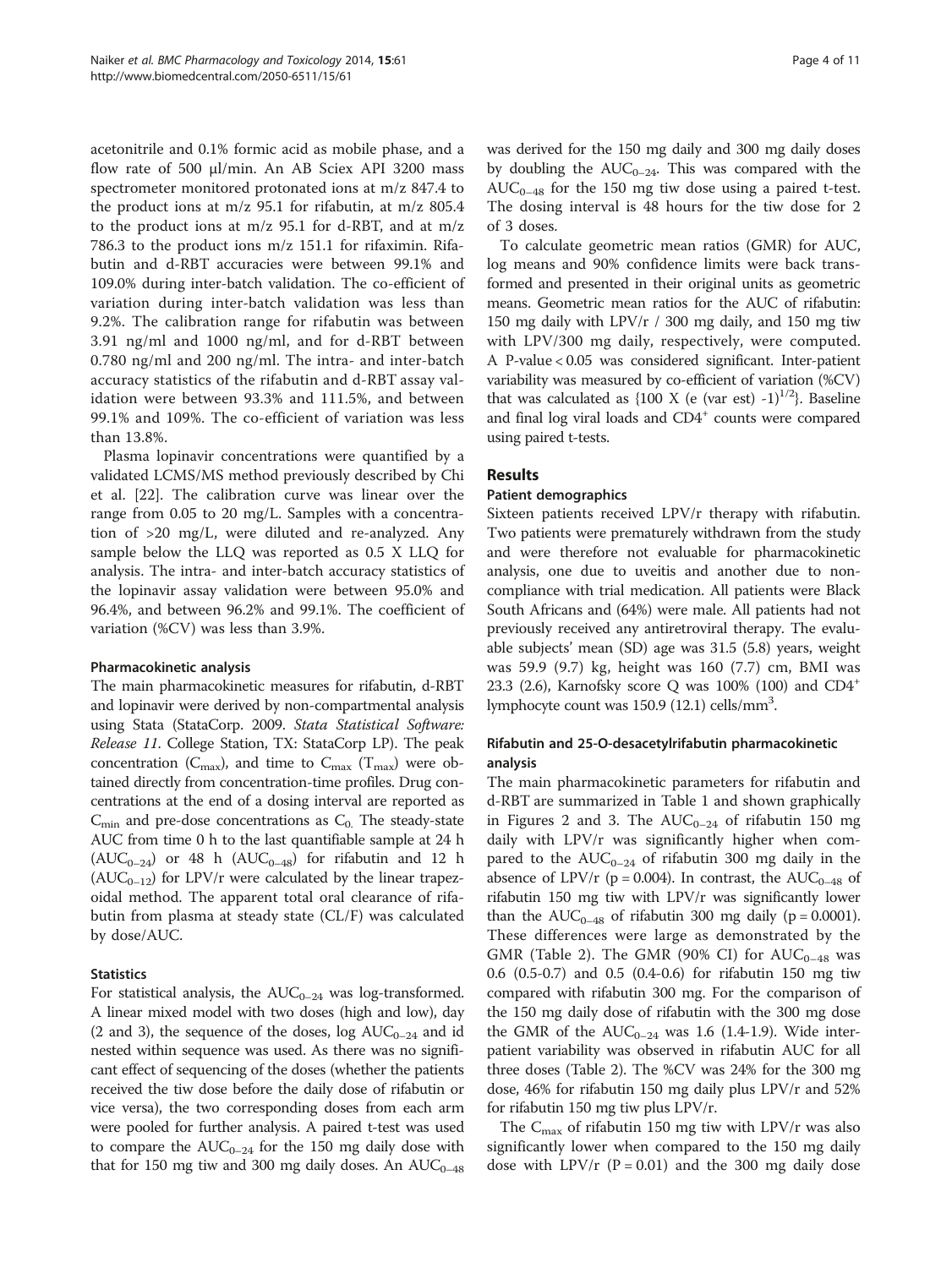<span id="page-4-0"></span>

| Table 1 Pharmacokinetic parameters for rifabutin and 25-O-desacetylrifabutin for each study treatment |  |  |
|-------------------------------------------------------------------------------------------------------|--|--|
|-------------------------------------------------------------------------------------------------------|--|--|

| <b>Treatment period</b>                                | Rifabutin 300 mg                 | Rifabutin 150 mg tiw plus LPV/r | Rifabutin 150 mg daily plus LPV/r |
|--------------------------------------------------------|----------------------------------|---------------------------------|-----------------------------------|
| Rifabutin ( $n = 14$ )                                 |                                  |                                 |                                   |
| $AUC_{0-24}$ (ng.h/mL)                                 | 3052.9 (2650.2-3431.5)           | 2307.5 (1767.5-3884.0)          | 4766.0 (3950.5-6099.5)            |
| $AUC_{0-48}$ (ng.h/mL)                                 | 6105.8 (5300.4-6863.0)*          | 3402.1 (2809.2-6092.0)          | 9532.0 (2238.2-22425.4)*          |
| $C_{\text{max}}$ (ng/mL)                               | 291.5 (250.0-377.0)              | 167.5 (87.8-294.0)              | 311.0 (258.0-376.0)               |
| $T_{\text{max}}$ (h)                                   | $3.0(3.0-4.0)$                   | $3.5(3.0-5.0)$                  | $3.0(3.0-4.0)$                    |
| $C_0$ (ng/mL)                                          | 59.0 (36.4-78.6)                 | 49.1 (27.7-58.9)                | 176.5 (149.0-195.0)               |
| $C_{\text{min}}$ 24 h (ng/mL)                          | 60.7 (40.6-68.8)                 | 70.7 (45.7-96.6)                | 133.0 (105.0-191.0)               |
| $C_{\text{min}}$ 48 h (ng/mL)                          |                                  | 37.0 (26.6-70.0)                |                                   |
| CL/F (L/h)                                             | 98.3 (87.4-113.2)                | 65.2 (38.6-85.0)                | 31.5 (25.0-38.0)                  |
| AUC <sub>0-24</sub> (ng.h/mL) (Rifabutin + Metabolite) | 3402.3 (2900.3-3717.2)           | 3937.2 (2424.6-6772.7)          | 8753.0 (7771.7-11 505.0)          |
| $d-RBT$ (n = 14)                                       |                                  |                                 |                                   |
| $AUC_{0-24}$ (ng.h/mL)                                 | 273.3 (235.7-344.1)              | 1565.5 (1105.5-2567.3)          | 4118.0 (2678.2-5405.5)            |
| $AUC_{0-48}$ (ng.h/mL)                                 | 546.6 (471.4-688.2) <sup>*</sup> | 2318.2 (1722.9-4685.9)          | 8236.0 (5356.4-10811.0)           |
| $C_{\text{max}}$ (ng/mL)                               | 32.5 (25.2-37.7)                 | 77.2 (58.6-128)                 | 236.5 (159.0-274.0)               |
| $T_{\text{max}}$ (h)                                   | $3.0(3.0-4.0)$                   | $5.0(4.0-6.0)$                  | $4.0$ $(3.0-3.0)$                 |
| $C_0$ (ng/mL)                                          | $5.1(2.7-6.6)$                   | 44.6 (31.7-68.9)                | 186.0 (115.0-232.0)               |
| $C_{\text{min}}$ 24 h (ng/mL)                          | $5.0(3.4 - 5.8)$                 | 63.9 (42.7-101.0)               | 155.0 (53.6-206.0)                |
| $C_{\text{min}}$ 48 h (ng/mL)                          |                                  | 35.4 (27.7-81.0)                |                                   |

Parameters are median values (interquartile range).

 $*$ calculated by 2X AUC<sub>0-24</sub>.

RBT = rifabutin.

d-RBT =25-O-desacetylrifabutin.

LPV/r = lopinavir/ritonavir based ART.

tiw = three times per week.

 $AUC = area$  under the curve.

 $C_{\text{max}}$  = maximum concentration in plasma.

 $T_{\text{max}}$  = time at which maximum plasma attained.

 $CI/F = clearance$ 

 $C_0$  = pre-dose concentration.

 $C_{\text{min}}$  = trough concentration.

without  $LPV/r$  (P = 0.01). The GMR (90% CI) for Cmax was 0.5 (0.4-0.6) for RBT 150 mg tiw compared with RBT 300 mg and 0.5 (0.5-0.6) for RBT 150 mg tiw compared with 150 mg daily. The median  $C_{\text{min}}$  for rifabutin 300 mg was 60.7 ng/mL (IQR, 40.6-68.8 ng/mL). The  $C_{\text{min}}$  values increased in the presence of LPV/r with daily dosing of rifabutin but dropped significantly with the tiw dose. Rifabutin clearance was significantly reduced in the presence of LPV/r ( $p = 0.001$  for daily and  $p = 0.002$  tiw rifabutin dosing) compared to 300 mg rifabutin given alone.

Without lopinavir, d-RBT concentrations were 11% of the parent drug. Plasma d-RBT concentrations increased 5-fold with tiw rifabutin dosing and 15-fold with daily doses of rifabutin (Figure [3\)](#page-5-0). The total antimicrobial moiety (combined  $AUC_{0-24}$  of rifabutin and metabolite) for rifabutin at 150 mg tiw with ART was 1.2 times greater than for 300 mg rifabutin and 2.6 times less than for 150 mg daily with ART.

#### Lopinavir pharmacokinetic analysis

Lopinavir pharmacokinetic measures are shown in Table [3](#page-6-0) and Figure [4](#page-7-0). Median lopinavir trough  $(C_0)$  concentrations were above the recommended lower limit for ART-naïve patients of 1 μg/ [\[23](#page-9-0)]. Although there was a trend to higher lopinavir concentrations with the once daily dosing of rifabutin, the differences in  $AUC_{0-12}$  and  $C_{\text{max}}$  between the two doses were not significant. Double peaks were observed in the individual lopinavir concentration-time profiles with both doses of rifabutin.

## Response to TB/HIV treatment

Three patients were culture positive after two months of tuberculosis therapy and none culture positive at the end of therapy. The mean final CD4<sup>+</sup> count at the end of tuberculosis therapy was 253.8 (42.4) cells/mm<sup>3</sup>, and significantly higher ( $p = 0.03$ ) than baseline. The mean (SD) viral load dropped significantly  $(p < 0.001)$  by 2.7 log10 copies and 8 patients had viral loads < 500 copies/ml.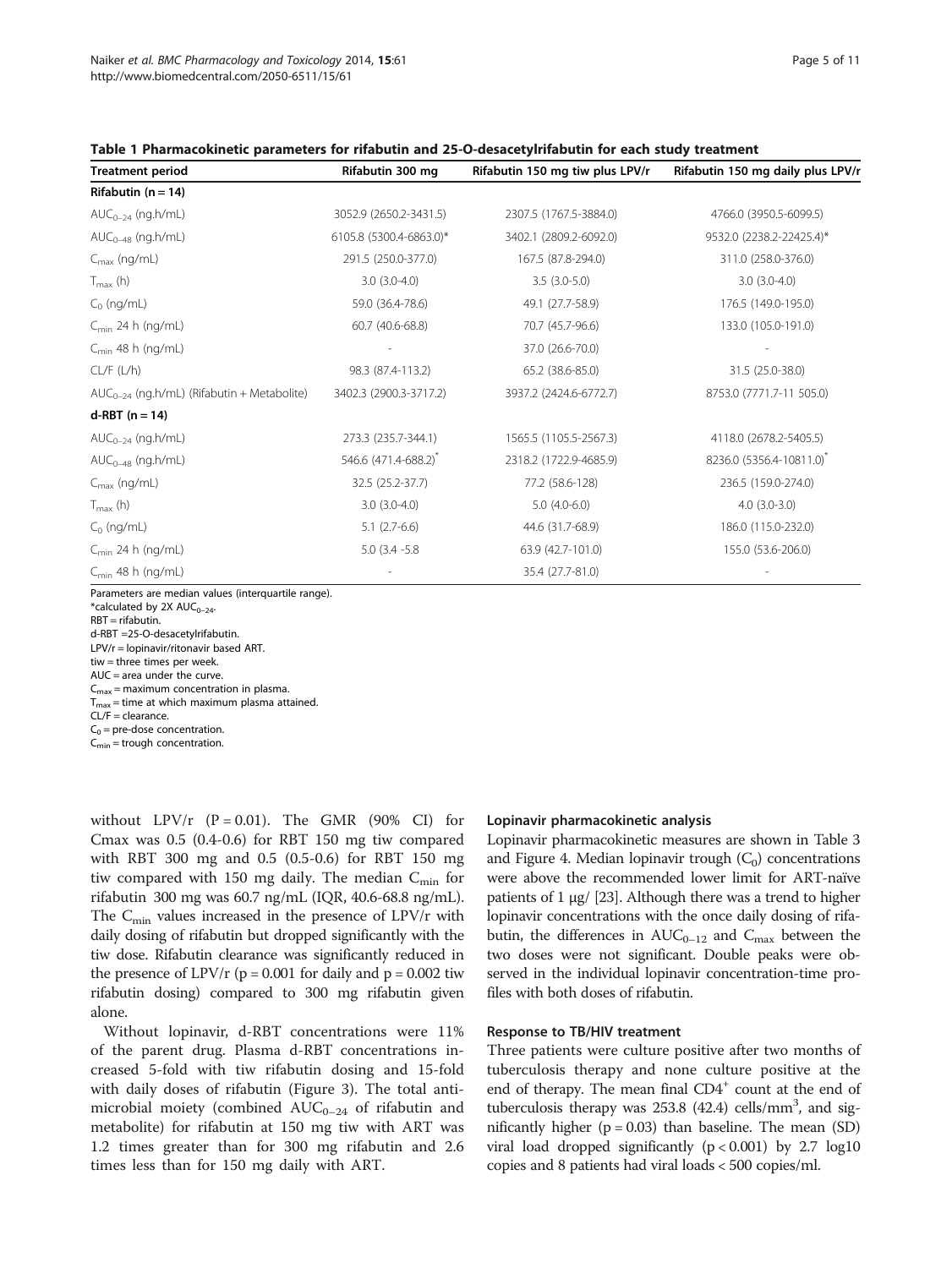

<span id="page-5-0"></span>

#### Adverse events

Adverse events (AE) were analyzed for all sixteen patients. Rifabutin was well tolerated at all doses and there was only one withdrawal because of an adverse event (uveitis). There were two serious adverse events (bacterial meningitis and pyelonephritis), both considered unrelated to rifabutin by the study team. Grade 2 uveitis occurred in one patient after 1 month of rifabutin, coinciding with the start of ART, and resolved with no sequelae after withdrawal of medication. Her  $AUC_{0-24}$  and  $C_{\text{max}}$  values for rifabutin were within the interquartile range. The commonest laboratory AE was neutropenia. Grade 3 neutropenia occurred on 7 occasions in 5 patients (Table [4](#page-7-0)). There were 2 grade 3 elevations in transaminases and amylase. There were no grade 4 laboratory events.

### **Discussion**

The results of this study show that there are substantial differences in the  $AUC_{0-24}$  of rifabutin obtained with the two different dosing regimens in combination with LPV/r. The daily dose of 150 mg resulted in a more than two fold increase in the  $AUC_{0-24}$  when compared to the three times a week dose. The difference between the two doses was even greater when comparing the  $AUC_{0-48}$ . There is a lack of conventional efficacy data in support of a particular dose or target pharmacokinetic parameter for rifabutin [[24](#page-9-0)], but there is convincing evidence that intermittent rifamycin therapy is associated with tuberculosis relapse and rifamycin resistance, especially in subjects with low CD4 counts [\[17,18,25](#page-9-0)-[27](#page-9-0)]. In TBTC study [\[18\]](#page-9-0), TB-HIV co-infected patients who had  $AUC_{0-24}$  < 4.5 µg.h/mL were

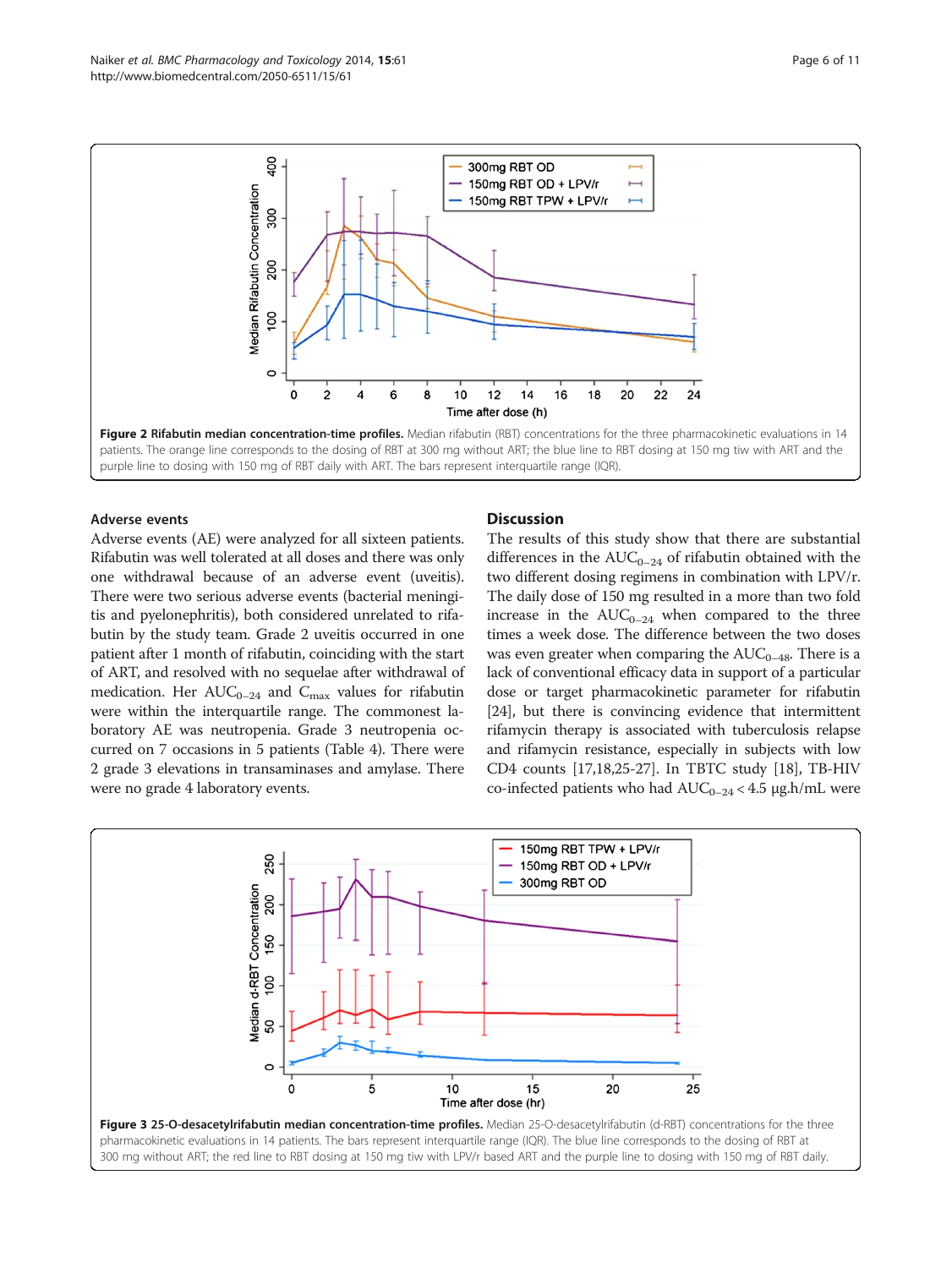### <span id="page-6-0"></span>Table 2 Geometric mean ratios of rifabutin and 25-O-desacetylrifabutin parameters with and without antiretroviral therapy

|                                             | GMR (90% CI)                               |                                            |                                              |  |
|---------------------------------------------|--------------------------------------------|--------------------------------------------|----------------------------------------------|--|
|                                             | RBT 150 mg tiw<br>with RBT 300 mg<br>daily | RBT 150 mg tiw<br>with RBT 150 mg<br>daily | RBT 150 mg daily<br>with RBT 300 mg<br>daily |  |
| $AUC_{0-24}$                                | $0.8$ (0.7 - 0.9)                          | $0.4(0.5 - 0.5)$                           | $1.6(1.4 - 1.9)$                             |  |
| $AUC_{0-48}^*$                              | $0.6$ (0.5 $-$ 0.7)                        | $0.4(0.4-0.4)$                             | n/a                                          |  |
| $C_{\text{max}}(nq/mL)$                     | $0.5(0.4 - 0.6)$                           | $0.5(0.5 - 0.6)$                           | $1.0(0.9 - 1.0)$                             |  |
| $C_0(nq/mL)$                                | $0.7$ (0.5 - 0.9)                          | $0.2$ (0.1 $-$ 0.3)                        | $3.4$ ( $3.7 - 3.1$ )                        |  |
| $C_{\text{min}}$ 24h(ng/mL) 1.2 (1.0 – 1.4) |                                            | $0.5(0.4 - 0.5)$                           | $2.7(2.2 - 3.2)$                             |  |

\*calculated by 2 times the  $AUC_{0-24}$  for the RBT 300 mg daily and RBT 150 mg daily arms.

n/a – Not applicable.

GMR – Geometric mean ratio.

90% Cl – 90% confidence interval.

RBT 150 mg tiw – rifabutin dose of 150 mg three times per week (tiw) in combination with lopinavir/ritonavir based ART and isoniazid.

RBT 150 mg daily – rifabutin dose of 150 mg daily in combination with

lopinavir/ritonavir based ART and isoniazid.

RBT 300 mg daily – rifabutin dose of 300 mg daily in combination with isoniazid.

at higher risk of ARR. Of the patients who relapsed or failed therapy 83% developed ARR as opposed to 33% who had AUC's above this threshold value. In this study, 71% patients on rifabutin 150 mg daily had  $AUC_{0-24}$ values >4.5 μg.h/mL compared to 14% on rifabutin tiw dosing. Similarly the  $C_{\text{min}}$  values of rifabutin 48 hours after dosing tiw are significantly lower than the  $C_{\text{min}}$  values for 300 mg daily and 150 mg daily. On the basis of prevention of resistance our data support the guidelines that recommend a dose of rifabutin 150 mg daily in combination with protease inhibitors [[28](#page-9-0)].

The  $AUC_{0-24}$  and  $C_{\text{max}}$  of d-RBT were significantly increased in the presence of LPV/r in keeping with previous treatment [\[29,30\]](#page-9-0) and healthy volunteer studies [[11,](#page-8-0)[31,32\]](#page-9-0). There were respective increases in exposure

| Table 3 Pharmacokinetic parameters for lopinavir for |  |
|------------------------------------------------------|--|
| each study treatment                                 |  |

|                          | Median (Interquartile range) |                                |  |  |
|--------------------------|------------------------------|--------------------------------|--|--|
| Parameter                | RBT 150 mg tiw<br>plus LVP/r | RBT 150 mg daily<br>plus LPV/r |  |  |
| $AUC_{0-12}$ (µg.h/mL)   | 139.5 (103.8-163.9)          | 160.1 (129.1-181.9)            |  |  |
| $C_{\text{max}}$ (ng/mL) | 15.8 (12.9-17.1)             | 18.1 (14.5-19.6)               |  |  |
| $T_{\text{max}}$ (h)     | $2.0(2.0-3.0)$               | $2.0(2.0-3.0)$                 |  |  |
| $C_0(\mu q/mL)$          | $9.8$ $(3.5 - 14.0)$         | 11.4 (9.9-15.2)                |  |  |
| $C_{\text{min}}$ (µg/mL) | $7.4(4.5-10.0)$              | $9.4(7.2 - 11.6)$              |  |  |

RBT = rifabutin.

LPV/r = lopinavir/ritonavir.

tiw = three times per week.

 $AUC = area$  under the curve.

 $C_{\text{max}}$  = maximum concentration in plasma.

 $T_{\text{max}}$  = time at which maximum plasma attained.

 $C_0$  = pre-dose concentration.

 $C_{\text{min}}$  = trough concentration.

to the metabolite of approximately 5- and 15-fold when rifabutin 150 mg was given tiw or daily with LPV/r and are probably due to the presence of ritonavir. Ritonavir is a potent inhibitor of CYP3A4, which metabolizes d-RBT. d-RBT is known to have significant anti-mycobacterial activity and could contribute to the regimen efficacy [[19](#page-9-0)]. These elevations of the d-RBT metabolite could led to an increase in adverse drug reactions. We were unable to show a significant association between plasma rifabutin and d-RBT concentration and adverse events such as neutropenia or elevated transaminases however the numbers of patients are few and larger studies are required to establish the safety of the rifabutin 150 mg daily dose. It will also be important to investigate the interaction of RBT in combination with other antiretrovirals [[33](#page-9-0)].

Although the currently recommended dose of rifabutin for the treatment of pulmonary tuberculosis is 300 mg daily there are few pharmacokinetic data from HIV infected African tuberculosis patients treated with this dose. The median rifabutin  $AUC_{0-24}$  and  $C_{\text{max}}$  values from this study are comparable to previous studies of rifabutin 300mg daily in HIV-infected patients [\[15](#page-9-0),[34-36\]](#page-9-0). The pharmacodynamic-pharmacokinetic (PKPD) relationship for rifabutin has not been comprehensively studied so it is not clear how the reduced AUC of the 150 mg tiw dose relative to the 300 mg dose without ART reported here would impact on tuberculosis treatment outcomes. It is still uncertain if  $C_{\text{max}}$  or AUC is the critical pharmacodynamic measure for rifamycins. Mitchison [\[37](#page-9-0)] and others reported the  $C_{\text{max}}/MIC$  to be the best PKPD measure whereas subsequent murine and hollow fibre models [[38,39\]](#page-9-0), and early bactericidal activity studies in humans [[40](#page-9-0)] found that the  $AUC_{0-24}/MIC$  ratio was a superior parameter.

Previous studies of the pharmacokinetic interaction of rifabutin with LPV/r in HIV infected individuals have mostly been small case series or involved an adaptive design in which only selected patients were exposed to the higher dose of rifabutin [[15](#page-9-0),[16](#page-9-0),[41](#page-9-0)]. One previous study has reported on the rifabutin pharmacokinetics in combination with LPV/r (Aluvia) but in patients initiating rifabutin at the start of therapy [[42\]](#page-9-0). This study was conducted in Vietnam in a different population group but also reported that the 150 mg tiw dose was potentially sub therapeutic when compared to the 150 mg daily dose or the 300 mg dose without ART. Similar to that study we adopted a cross-over design in which all patients received 3 full pharmacokinetic assessments with rifabutin alone and at two different rifabutin doses in combination with ART allowing us to formally compare the different dosing strategies and reduce intra-patient variability. However there are limitations to our study. Although patients received rifabutin for a total of 18 weeks our numbers are small so it is necessary to be cautious in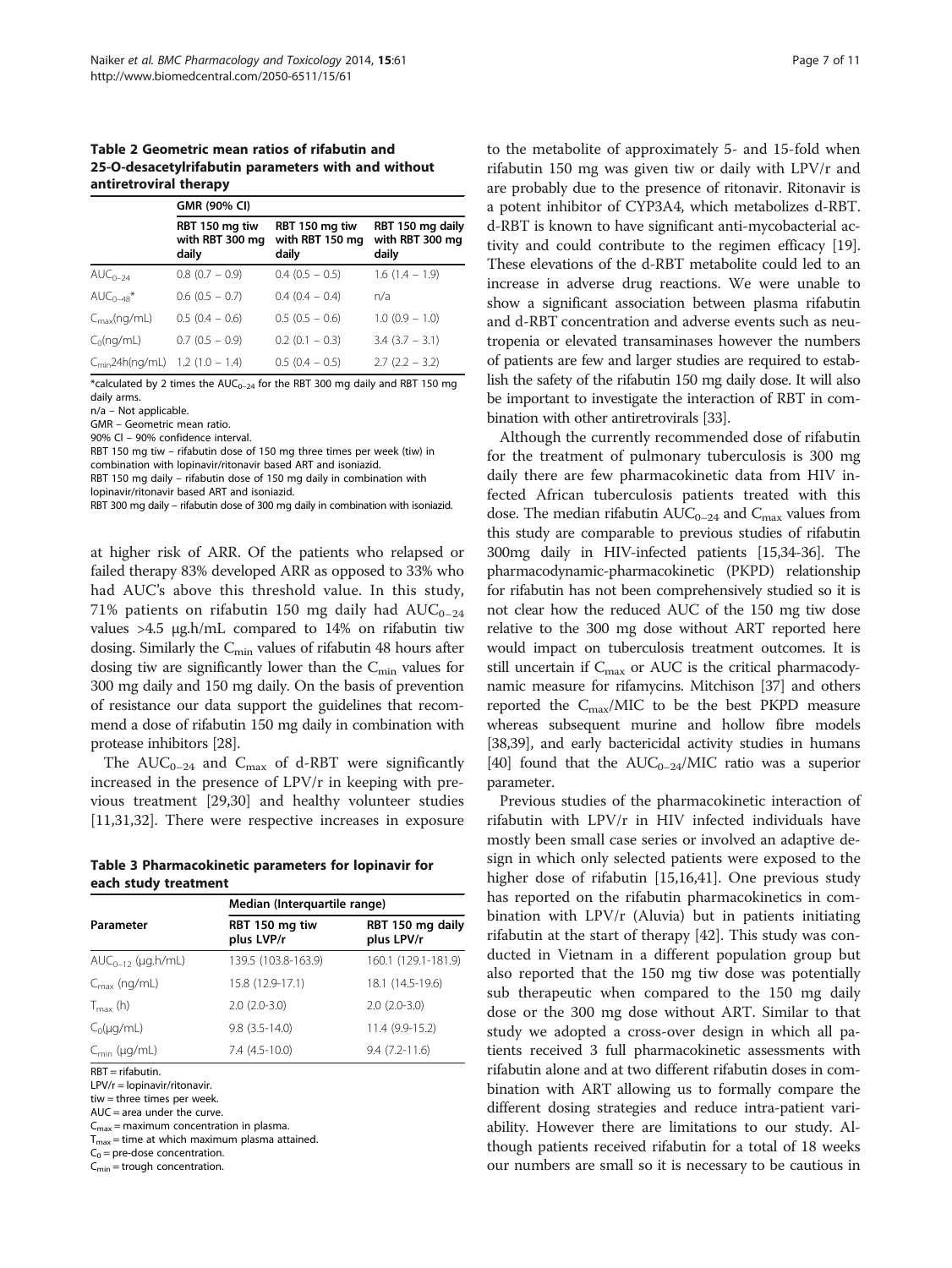<span id="page-7-0"></span>

drawing definitive conclusions about the safety of rifabutin at the higher dose. We included immune-suppressed HIV positive patient but not those with CD4 count less than 50, and it is conceivable that the pharmacokinetics and tolerability of rifabutin may be different in the most highly immune-suppressed group of patients.

Although the higher dose (150 mg daily) used in this study resulted in rifabutin levels that reduce the risk of resistance it is important to emphasis that the approximately 15 fold increase in the d-RBT metabolite might result in an increase in adverse events. Neutropenia and uveitis have previously been identified as severe adverse events associated with the co-administration of rifabutin with a CYP3A4 inhibitor [[43-47](#page-9-0)]. A recent paediatric clinical trial of rifabutin in combination with LPV/r was

stopped due to a high frequency of grade 4 neutropenia [[14](#page-9-0)]. An advantage of this study is that patients remained on study doses for sixteen weeks allowing a safety evaluation to be made over a longer duration. In this study the combinations of rifabutin and LPV/r were generally well tolerated with no grade 4 toxicities apart from 2 clinical serious adverse events reported by the study investigators as unrelated to rifabutin. Neutropenia was a common adverse event and has been reported predominantly in previous studies on healthy volunteers, but there were no grade 4 cases. Although there was a significant fall in the neutrophil count during the course of the trial most of this decline occurred in the first few weeks of rifabutin therapy prior to the initiation of ART and we did not find a significant association between neutropenia and plasma

Table 4 Timing of selected grade 3 laboratory adverse events

| <b>Subject</b> | <b>AE Grade</b> | AE                | RBT dose at time of AE | Arm      | Days on RBT |
|----------------|-----------------|-------------------|------------------------|----------|-------------|
| 148            | 3               | AST increased     | 150 mg daily           | Low-High | 106         |
| 148            | 3               | Amylase increased | 150 mg daily           | Low-High | 113         |
| 171            | 3               | Neutropenia       | 300 mg daily           | Low-High | 29          |
| 182            | 3               | Neutropenia       | 300 mg daily           | Low-High | 27          |
| 204            | 3               | Neutropenia       | 150 mg daily           | High-Low | 57          |
| 204            | 3               | Neutropenia       | 150 mg tiw             | High-Low | 112         |
| 242            | 3               | Neutropenia       | 300 mg daily           | High-Low | 28          |
| 242            | 3               | Neutropenia       | 150 mg daily           | High-Low | 53          |
| 242            | 3               | AST increased     | 150 mg tiw             | High-Low | 96          |
| 242            | 3               | Amylase increased | 150 mg tiw             | High-Low | 119         |
| 250            | 3               | Neutropenia       | 150 mg daily           | Low-High | 77          |

AE – adverse event.

RBT – rifabutin.

ARM – refers to the sequencing order of the rifabutin dosing in combination with ART. tiw- three times per week.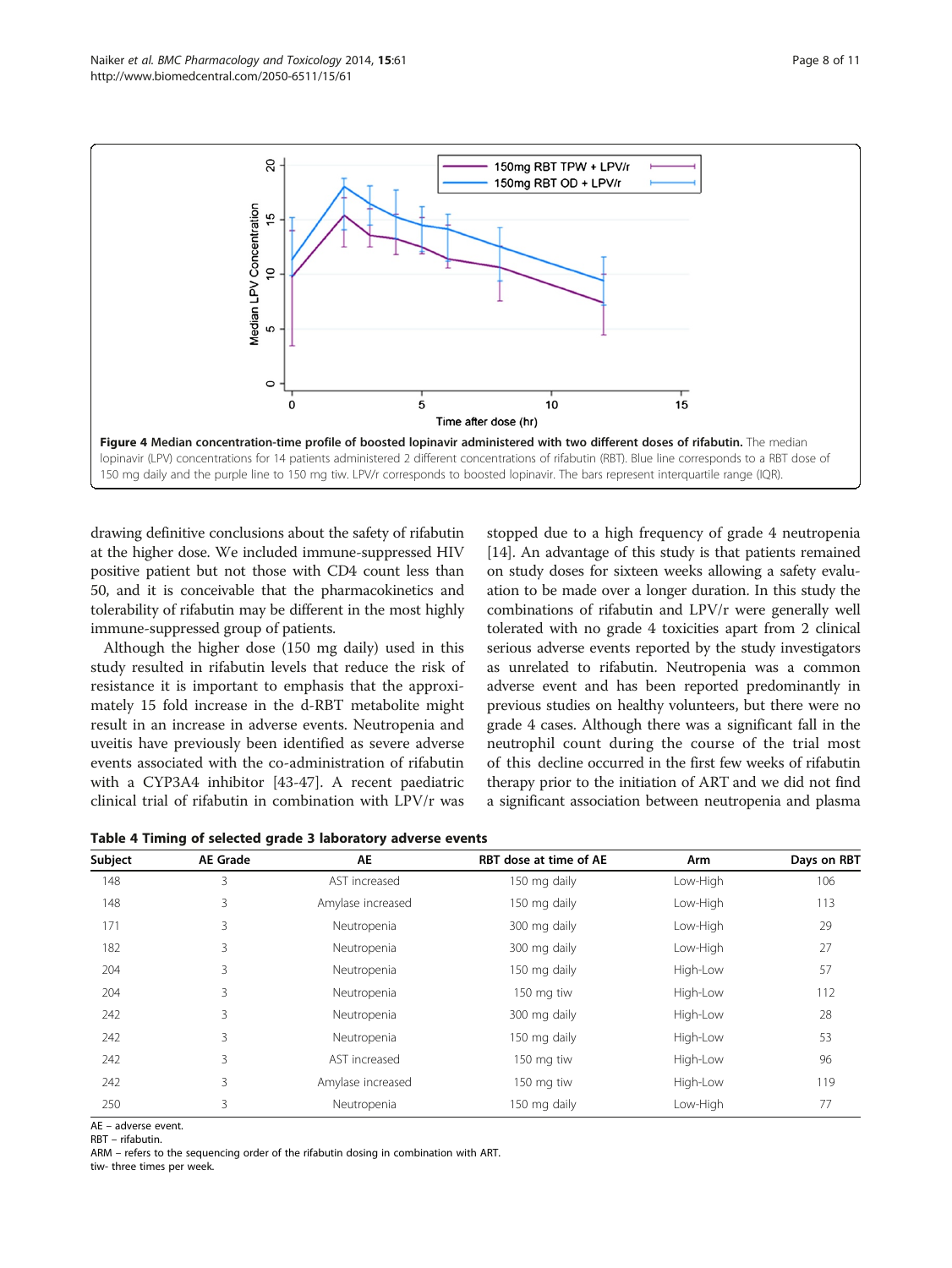<span id="page-8-0"></span>rifabutin concentrations. Neutropenia is also the most common side effect of cotrimoxazole therapy in HIV- infected patients [\[48\]](#page-9-0) and all patients in the present study were prescribed cotrimoxazole 960 mg daily as prophylaxis. The majority of the patients started cotrimoxazole at enrollment and this would have contributed to the declining neutrophil count seen in this study. Uveitis occurred only once in a participant who had been taking 300 mg rifabutin and was not associated with high serum concentrations of drug suggesting it could have been HIV related rather than drug related. However the number of patients are small in this study so the safety of the 150 mg daily rifabutin dose needs to be established in a larger cohort.

The activity of protease inhibitors is influenced by their concentrations in plasma [[49](#page-9-0)] therefore the pharmacokinetics of LPV/r were evaluated in the presence of rifabutin. The median LPV/r  $AUC_{0-12}$ ,  $C_{\text{max}}$ ,  $C_0$  and  $C_{12}$  obtained in this study when LPV/r was administered with two different doses of rifabutin are consistent with historical control data [\[50](#page-10-0)]. Secondary peaks were observed in the timeconcentration profiles of LPV/r, usually within 4 hours of drug ingestion, similar to patterns observed in other studies. In both dosing arms, median LPV/r trough  $(C_0)$  concentrations at steady state were above the recommended lower limit for ART-naïve patients of 1 μg/mL [[23](#page-9-0)] and therapeutic LPV/r trough  $(C_0)$  and  $C_{\text{min}}$   $(C_{12})$  concentrations were achieved in all participants with both doses of rifabutin.

#### Conclusions

In conclusion this study supports the recent change to some guidelines for the dosing of rifabutin in combination with LPV/r [\[28\]](#page-9-0). The high proportion of participants on the 150 mg tiw arm who failed to achieve rifabutin concentrations that prevented the emergence of drug resistance when the drug is dosed twice weekly is concerning. Although escalating the rifabutin dose after therapeutic drug monitoring is a viable option in resource rich settings, it is impractical in many regions of the world where HIV and TB are endemic. Our study was too small to address all concerns about the toxicity of the higher dose rifabutin with LPV/r, most notably the decrease in neutrophil count, which requires further evaluation.

#### Competing interests

The authors declare that they have no competing interests.

#### Authors' contributions

SN, CC, HM, TR, AP carried out data analysis, SN, CC, HM, AH, CL, AP wrote the manuscript, SN, CL, AH, AP managed and provided oversight of the clinical aspects of the study. AP, CL, HM conceived and designed the study. LW, TK, HM carried out the pharmacological analysis. All authors read and approved the final manuscript.

#### Acknowledgements

We wish to thank the following: Roxana Rustomjee for support in carrying out the study and to the patients and their families who participated in the

study. We also like to thank the following for donation of study medications: Pfizer South Africa (Rifabutin), Aspen South Africa (Lamivudine, Stavudine), MSD South Africa (Efavirenz). We also acknowledge Devola Phillips who was the physician who cared for the patients during the study. The study was funded by ANRS (Agence Nationale de Recherche Sur le Sida et les Hépatites Virales). Open access publication of this article has been made possible through support from the Victor Daitz Information Gateway, an initiative of the Victor Daitz Foundation and the University of KwaZulu-Natal.

#### Author details

<sup>1</sup>TB Research Unit, Medical Research Council, Durban, South Africa. <sup>2</sup> Biostatistics Unit, Medical Research Council, Durban, South Africa. <sup>3</sup> Division of Clinical Pharmacology, Department of Medicine, University of Cape Town, Cape Town, South Africa. <sup>4</sup>International Union Against Tuberculosis and Lung Disease, Paris, France. <sup>5</sup>WHO STOP Tuberculosis Programme, Geneva, Switzerland. <sup>6</sup> KwaZulu-Natal Research Institute for Tuberculosis and HIV (K-RITH), University of KwaZulu-Natal, Durban, South Africa.

#### Received: 29 January 2014 Accepted: 22 October 2014 Published: 19 November 2014

#### References

- 1. World Health Organization, Global Tuberculosis report: WHO/HTM/TB/ 2014.08. 20 Avenue Appia, 1211 Geneva 27, Switzerland: WHO Press, World Health Organization; 2014.
- 2. Abdool Karim SS, Naidoo K, Grobler A, Padayatchi N, Baxter C, Gray A, Gengiah T, Nair G, Bamber S, Singh A, Khan M, Pienaar J, El-Sadr W, Friedland G, Abdool Karim Q: Timing of initiation of antiretroviral drugs during tuberculosis therapy. N Engl J Med 2010, 362:697-706.
- 3. Blanc FX, Sok T, Laureillard D, Borand L, Rekacewicz C, Nerrienet E, Madec Y, Marcy O, Chan S, Prak N, Kim C, Lak KK, Hak C, Dim B, Sin CI, Sun S, Guillard B, Sar B, Vong S, Fernandez M, Fox L, Delfraissy JF, Goldfeld AE: Earlier versus later start of antiretroviral therapy in HIV-infected adults with tuberculosis. N Engl J Med 2011, 365:1471–1481.
- 4. Havlir DV, Kendall MA, Ive P, Kumwenda J, Swindells S, Qasba SS, Luetkemeyer AF, Hogg E, Rooney JF, Wu X, Hosseinipour MC, Lalloo U, Veloso VG, Some FF, Kumarasamy N, Padayatchi N, Santos BR, Reid S, Hakim J, Mohapi L, Mugyenyi P, Sanchez J, Lama JR, Pape JW, Sanchez A, Asmelash A, Moko E, Sawe F, Andersen J, Sanne I: Timing of antiretroviral therapy for HIV-1 infection and tuberculosis. N Engl J Med 2011, 365:1482–1491.
- 5. World Health Organization: Global HIV/AIDS response: epidemic update and health sector progress towards universal access. Progress report. 20 Avenue Appia, 1211 Geneva 27, Switzerland: WHO Press, World Health Organization; 2011.
- 6. Gupta RK, Jordan MR, Sultan BJ, Hill A, Davis DH, Gregson J, Sawyer AW, Hamers RL, Ndembi N, Pillay D, Bertagnolio S: Global trends in antiretroviral resistance in treatment-naive individuals with HIV after rollout of antiretroviral treatment in resource-limited settings: a global collaborative study and meta-regression analysis. Lancet 2012, 380:1250–1258.
- 7. Burman WJ, Gallicano K, Peloquin C: Comparative pharmacokinetics and pharmacodynamics of the rifamycin antibacterials. Clin Pharmacokinet 2001, 40:327–341.
- 8. Murphy RA, Marconi VC, Gandhi RT, Kuritzkes DR, Sunpath H: Coadministration of lopinavir/ritonavir and rifampicin in HIV and tuberculosis co-infected adults in South Africa. PLoS One 2012, 7:e44793.
- 9. Della Bruna C, Schioppacassi G, Ungheri D, Jabès D, Morvillo E, Sanfilippo A: LM 427, a new spiropiperidylrifamycin: in vitro and in vivo studies. J Antibiot 1983, 36:1502–1506.
- 10. Sanfilippo A, Della Bruna C, Marsili L, Morvillo E, Pasqualucci C, Schioppacassi G, Ungheri D: Biological activity of a new class of rifamycins. Spiro-piperidylrifamycins. J Antibiot 1980, 33:1193–1198.
- 11. Polk RE, Brophy DF, Israel DS, Patron R, Sadler BM, Chittick GE, Symonds WT, Lou Y, Kristoff D, Stein D: Pharmacokinetic Interaction between amprenavir and rifabutin or rifampin in healthy males. Antimicrob Agents Chemother 2001, 45:502–508.
- 12. CDC: Managing Drug Interactions in the Treatment of HIV-Related Tuberculosis. 1600 Clifton Rd., NE MS E10 Atlanta, GA 30333: Centers for Disease Control and Prevention, Division of Tuberculosis Elimination (DTBE); 2013. Available from URL: [http://www.cdc.gov/tb/?404;http://www.cdc.gov:80/tb/TB\\_HIV\\_Drugs/default.htm](http://www.cdc.gov/tb/?404;http://www.cdc.gov:80/tb/TB_HIV_Drugs/default.htm).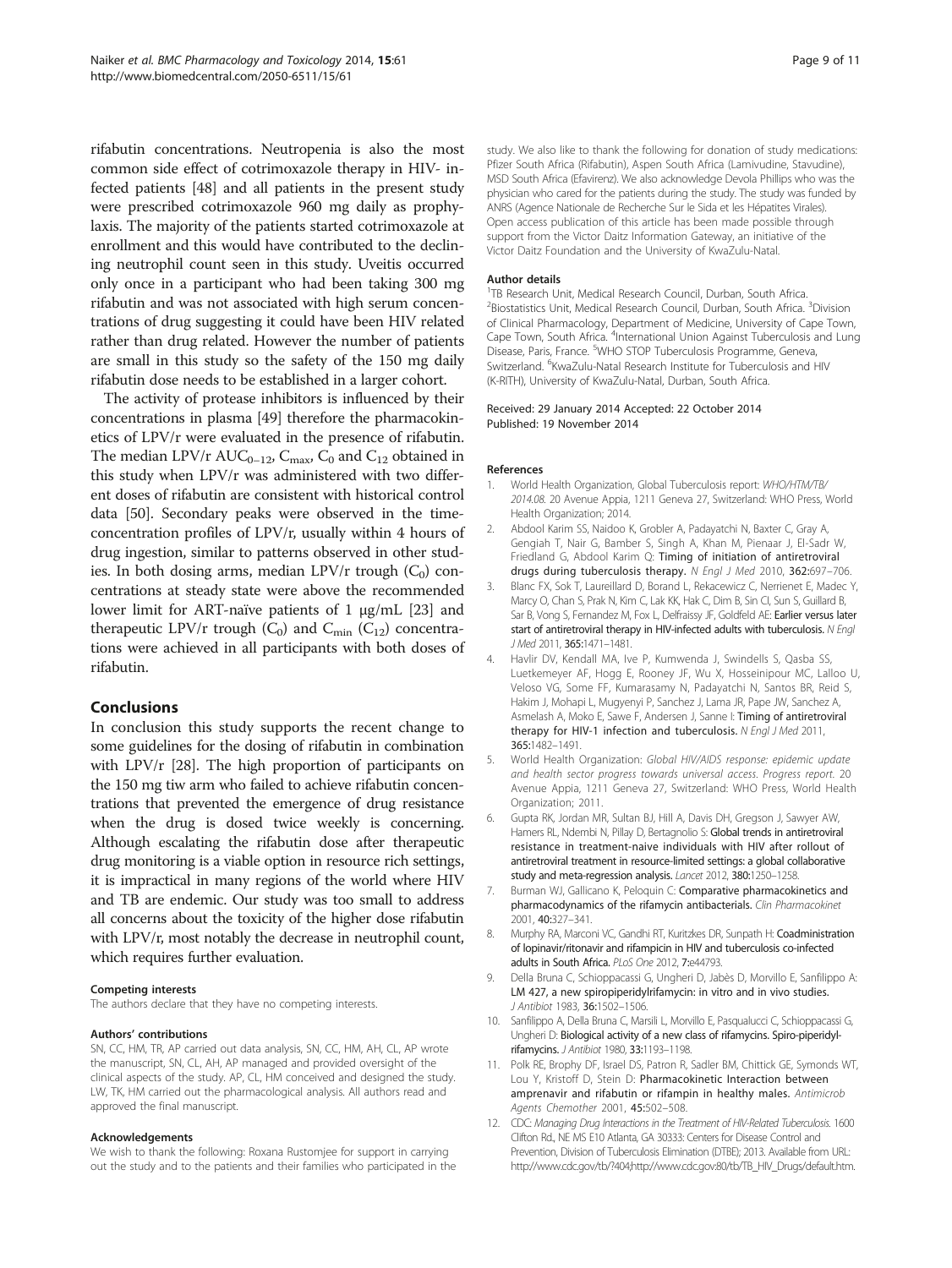- <span id="page-9-0"></span>13. European AIDS Clinical Society: Guidelines version 7.02. Pierre - PL 709 Rue Haute 322 1000 Brussels, Belgium: European AIDS Clinical Society (EACS) CHU; 2014. [http://eacsociety.org/Portals/0/140601\\_EACS%20EN7.02.pdf.](http://eacsociety.org/Portals/0/140601_EACS%20EN7.02.pdf)
- 14. Moultrie H, McIlleron H, Sawry S, Kellermann T, Wiesner L, Kindra G, Gous H, Van Rie A: Pharmacokinetics and safety of rifabutin in young HIV-infected children receiving rifabutin and lopinavir/ritonavir. J Antimicrobial Chemother 2014, doi:10.1093/jac/dku382 (Epub ahead of print).
- 15. Boulanger C, Hollender E, Farrell K, Stambaugh JJ, Maasen D, Ashkin D, Symes S, Espinoza LA, Rivero RO, Graham JJ, Peloquin CA: Pharmacokinetic evaluation of rifabutin in combination with lopinavir-ritonavir in patients with HIV infection and active tuberculosis. Clin Infect Dis: Off Publ Infect Dis Soc Am 2009, 49:1305–1311.
- 16. Khachi H, O'Connell R, Ladenheim D, Orkin C: Pharmacokinetic interactions between rifabutin and lopinavir/ritonavir in HIVinfected patients with mycobacterial co-infection. J Antimicrobial Chemother 2009, 64:871–873.
- 17. Jenny-Avital ER, Joseph K: Rifamycin-resistant Mycobacterium tuberculosis in the highly active antiretroviral therapy era: a report of 3 relapses with acquired rifampin resistance following alternate-day rifabutin and boosted protease inhibitor therapy. Clin Infect Dis 2009, 48:1471–1474.
- 18. Weiner M, Benator D, Burman W, Peloquin CA, Khan A, Vernon A, Jones B, Silva-Trigo C, Zhao Z, Hodge T: Association between acquired rifamycin resistance and the pharmacokinetics of rifabutin and isoniazid among patients with HIV and tuberculosis. Clin Infect Dis 2005, 40:1481-1491.
- 19. Ungheri D, Franceschi G, Dellaa Bruna C: Main Urinary metabolites of the spiropiperidyl rifamycin LM 427: isolation and biological properties. In Recent Advances in Chemotherapy. Edited by Ishigami J. Tokyo: Tokyo Press; 1986:1917–1918.
- 20. ACTG: AIDS Clinical Trials Group, Division of AIDS table for grading the severity of adult and pediatric adverse events. Rockville, MD: National Institutes of Health, National Institute of Allergy and Infectious Diseases, Division of AIDS; 2004.
- 21. Republic of South Africa Department of Health: South African National Tuberculosis Management Guidelines. Private Bag X828 Pretoria 0001 South Africa: Directorate of TB Control and Management; 2009.
- 22. Chi J, Jayewardene AL, Stone JA, Motoya T, Aweeka FT: Simultaneous determination of five HIV protease inhibitors nelfinavir, indinavir, ritonavir, saquinavir and amprenavir in human plasma by LC/MS/MS. J Pharm Biomed Anal 2002, 30:675–684.
- 23. La Porte C, Back D, Blaschke T, Boucher C, Fletcher C, Flexner C, Gerber J, Kashuba A, Schapiro J, Burger D: Updated guideline to perform therapeutic drug monitoring for antiretroviral agents. Rev Antivir Ther 2006, 3:4–14.
- 24. Davies G, Cerri S, Richeldi L: Rifabutin for treating pulmonary tuberculosis. Cochrane Database Syst Rev 2007, 4:1–21. doi:10.1002/14651858.CD005159.pub2.
- 25. Li J, Munsiff SS, Driver CR, Sackoff J: Relapse and acquired rifampin resistance in HIV-infected patients with tuberculosis treated with rifampin-or rifabutin-based regimens in New York City, 1997–2000. Clin Infect Dis 2005, 41:83–91.
- 26. Nettles RE, Mazo D, Alwood K, Gachuhi R, Maltas G, Wendel K, Cronin W, Hooper N, Bishai W, Sterling TR: Risk factors for relapse and acquired rifamycin resistance after directly observed tuberculosis treatment: a comparison by HIV serostatus and rifamycin use. Clin Infect Dis 2004, 38:731–736.
- 27. Spradling P, Drociuk D, McLaughlin S, Lee L, Peloquin C, Gallicano K, Pozsik C, Onorato I, Castro K, Ridzon R: Drug-drug interactions in inmates treated for human immunodeficiency virus and Mycobacterium tuberculosis infection or disease: an institutional tuberculosis outbreak. Clin Infect Dis 2002, 35:1106–1112.
- 28. Panel on Antiretroviral Guidelines for Adults and Adolescents: Guidelines for the use of antiretroviral agents in HIV-1-infected adults and adolescents. Section accessed Nov 2014, AIDSinfo P.O. Box 4780 Rockville, MD, USA: Department of Health and Human Services; Available at [http://aidsinfo.nih.](http://aidsinfo.nih.gov/contentfiles/lvguidelines/adultandadolescentgl.pdf) [gov/contentfiles/lvguidelines/adultandadolescentgl.pdf.](http://aidsinfo.nih.gov/contentfiles/lvguidelines/adultandadolescentgl.pdf)
- 29. Benator DA, Weiner MH, Burman WJ, Vernon AA, Zhao ZA, Khan AE, Jones BE, Sandman L, Engle M, Silva-Trigo C: Clinical Evaluation of the Nelfinavir‐Rifabutin Interaction in Patients with Tuberculosis and Human Immunodeficiency Virus Infection. Pharmacother: J Human Pharmacol Drug Ther 2007, 27:793–800.
- 30. Hamzeh FM, Benson C, Gerber J, Currier J, McCrea J, Deutsch P, Ruan P, Wu H, Lee J, Flexner C: Steady-state pharmacokinetic interaction of modifieddose indinavir and rifabutin\*. Clin Pharmacol Ther 2003, 73:159-169.
- 31. Ford SL, Chen Y-C, Lou Y, Borland J, Min SS, Yuen GJ, Shelton MJ: Pharmacokinetic interaction between fosamprenavir-ritonavir and rifabutin in healthy subjects. Antimicrob Agents Chemother 2008, 52:534–538.
- 32. Sekar V, Lavreys L, Van de Casteele T, Berckmans C, Spinosa-Guzman S, Vangeneugden T, De Pauw M, Hoetelmans R: Pharmacokinetics of darunavir/ritonavir and rifabutin coadministered in HIV-negative healthy volunteers. Antimicrob Agents Chemother 2010, 54:4440-4445.
- 33. Dooley KE, Sayre P, Borland J, Purdy E, Chen S, Song I, Peppercorn A, Everts S, Piscitelli S, Flexner C: Safety, tolerability, and pharmacokinetics of the HIV integrase inhibitor dolutegravir given twice daily with rifampin or once daily with rifabutin: results of a phase 1 study among healthy subjects. JAIDS J Acquir Immune Defic Syndr 2013, 62:21–27.
- 34. Colborn D, Lampiris H, Lee B, Lewis R, Sullam P, Narang PK: Concomitant cotrimoxazole (CTX) does not affect rifabutin (RBT) kinetics in HIV+ patients. Clin Pharmacol Therapuet 1996, 59:PI49-PI49.
- 35. Li RC, Nightingale S, Lewis RC, Colborn DC, Narang PK: Lack of effect of concomitant zidovudine on rifabutin kinetics in patients with AIDS-related complex. Antimicrob Agents Chemother 1996, 40:1397–1402.
- 36. Moyle G, Buss N, Goggin T, Snell P, Higgs C, Hawkins D: Interaction between saquinavir soft‐gel and rifabutin in patients infected with HIV. Br J Clin Pharmacol 2002, 54:178–182.
- 37. Mitchison D, Dickinson JM: Laboratory aspects of intermittent drug therapy. Postgrad Med J 1971, 47:737.
- Gumbo T, Louie A, Deziel MR, Liu W, Parsons LM, Salfinger M, Drusano GL: Concentration-dependent Mycobacterium tuberculosis killing and prevention of resistance by rifampin. Antimicrob Agents Chemother 2007, 51:3781–3788.
- 39. Jayaram R, Gaonkar S, Kaur P, Suresh B, Mahesh B, Jayashree R, Nandi V, Bharat S, Shandil R, Kantharaj E: Pharmacokinetics-pharmacodynamics of rifampin in an aerosol infection model of tuberculosis. Antimicrob Agents Chemother 2003, 47:2118–2124.
- 40. Diacon A, Patientia R, Venter A, Van Helden P, Smith P, McIlleron H, Maritz J, Donald P: Early bactericidal activity of high-dose rifampin in patients with pulmonary tuberculosis evidenced by positive sputum smears. Antimicrob Agents Chemother 2007, 51:2994–2996.
- 41. Tanuma J, Sano K, Teruya K, Watanabe K, Aoki T, Honda H, Yazaki H, Tsukada K, Gatanaga H, Kikuchi Y, Oka S: Pharmacokinetics of rifabutin in Japanese HIV-infected patients with or without antiretroviral therapy. PLoS One 2013, 8:e70611.
- 42. Lan NT, Thu NT, Barrail-Tran A, Duc NH, Lan NN, Laureillard D, Lien TT, Borand L, Quillet C, Connolly C, Lagarde D, Pym A, Lienhardt C, Dung NH, Taburet AM, Harries AD: Randomised pharmacokinetic trial of rifabutin with lopinavir/ritonavir-antiretroviral therapy in patients with HIVassociated tuberculosis in Vietnam. PLoS One 2014, 9:e84866.
- 43. Apseloff G, Foulds G, LaBoy-Goral L, Kraut E, Vincent J: Severe neutropenia caused by recommended prophylactic doses of rifabutin. Lancet 1996, 348:685.
- 44. Flexner C, Barditch-Crovo PA: Severe neutropenia among healthy volunteers given rifabutin in clinical trials\*. Clin Pharmacol Ther 2003, 74:592–593.
- 45. Griffith DE, Brown BA, Girard WM, Wallace RJ: Adverse events associated with high-dose rifabutin in macrolide-containing regimens for the treatment of Mycobacterium avium complex lung disease. Clin Infect Dis 1995, 21:594–598.
- 46. Griffith DE, Brown BA, Wallace RJ: Varying dosages of rifabutin affect white blood cell and platelet counts in human immunodeficiency virus-negative patients who are receiving multidrug regimens for pulmonary Mycobacterium avium complex disease. Clin Infect Dis 1996, 23:1321–1322.
- 47. Shafran SD, Singer J, Zarowny DP, Deschênes J, Phillips P, Turgeon F, Aoki FY, Toma E, Miller M, Duperval R: Determinants of rifabutin-associated uveitis in patients treated with rifabutin, clarithromycin, and ethambutol for Mycobacterium avium complex bacteremia: a multivariate analysis. J Infect Dis 1998, 177:252–255.
- 48. Moh R, Danel C, Sorho S, Sauvageot D, Anzian A, Minga A, Gomis OB, Konga C, Inwoley A, Gabillard D: Haematological changes in adults receiving a zidovudine-containing HAART regimen in combination with co-trimoxazole in Côte d'Ivoire. Antivir Ther 2005, 10:615–624.
- 49. Kempf DJ, Marsh KC, Kumar G, Rodrigues AD, Denissen JF, McDonald E, Kukulka MJ, Hsu A, Granneman GR, Baroldi PA: Pharmacokinetic